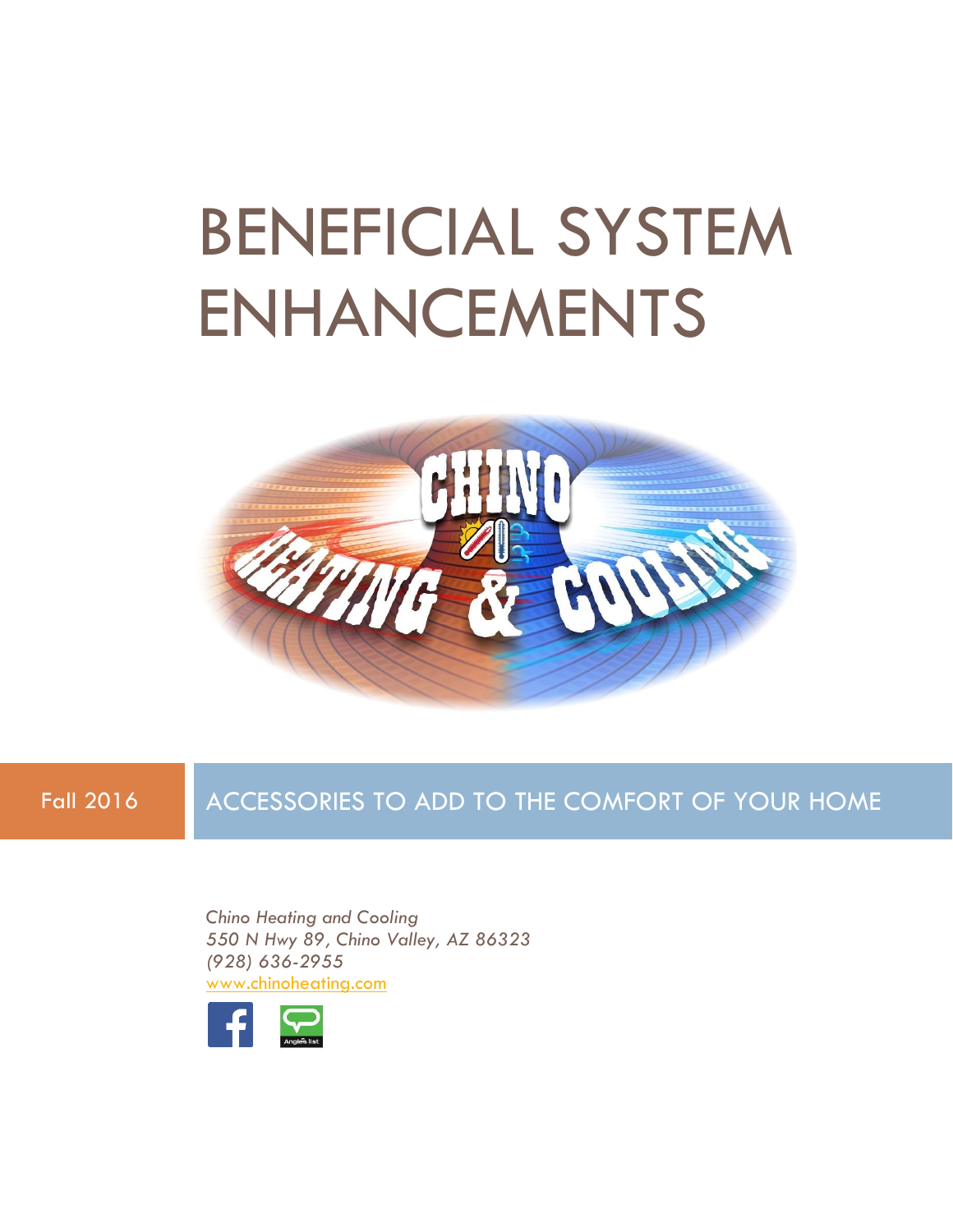## *THERMOSTATS*

## • Honeywell T6 Pro

- Large screen
- Precise comfort control (+/-1°F)
- Models to control any forced air system
- Non-Programmable or 7 day Programmable
- Simple to use

### • Honeywell Lyric T6

- Large, clear, backlit display
- Wi-Fi capable
- Control with app from mobile device or tablet
- Geofencing, 7 day programmable or non-programmable
- Compatible with Amazon Echo or Apple Home Kit

#### • Honeywell Pro 8000

- Seven-day programmable or non-programmable
- Plain language, on-screen setup
- Works with RedLINK™ accessories
- On-screen dealer information
- Five-year warranty





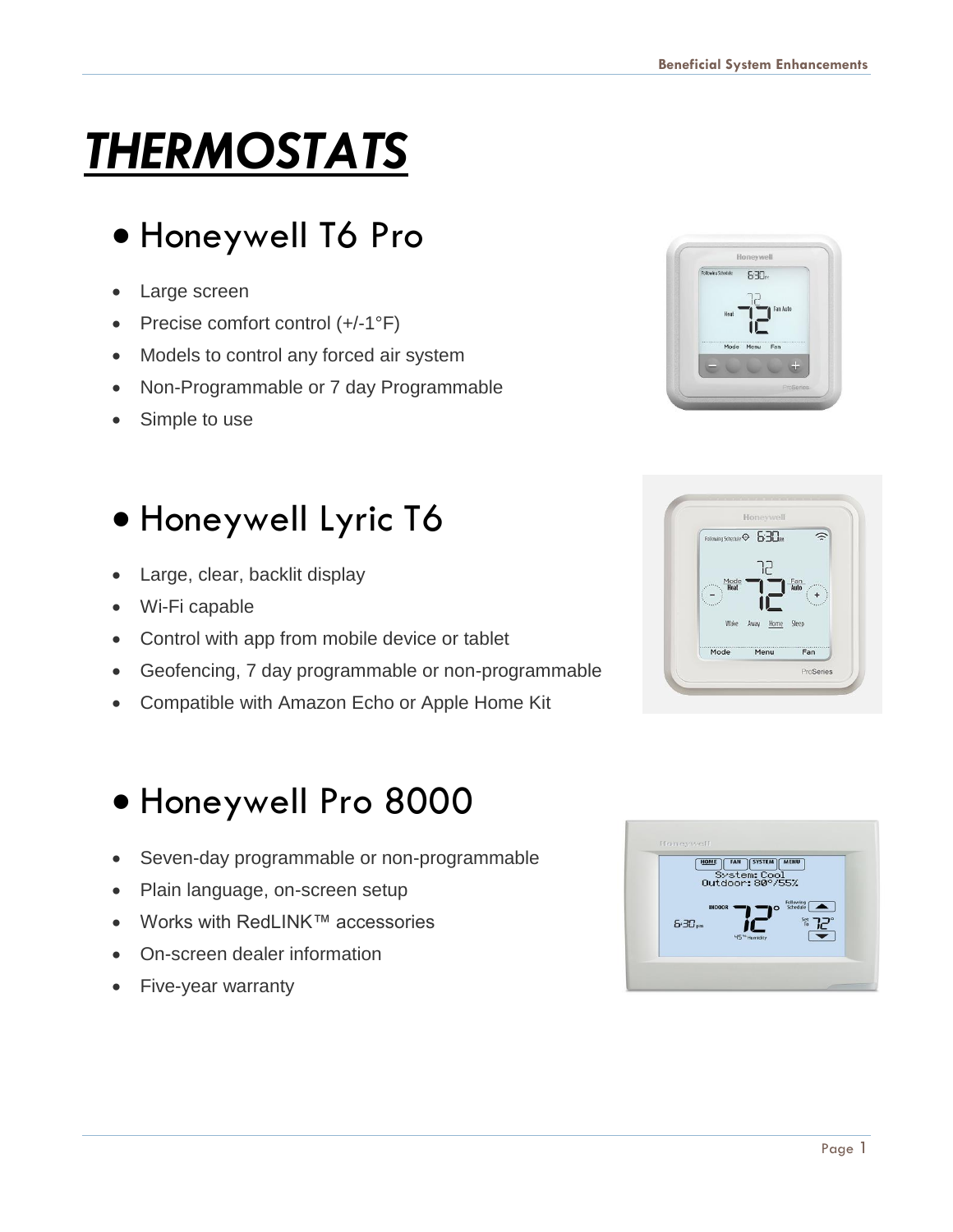### • Honeywell Pro 9000

- Seven-day programmable or non-programmable
- On-screen Wi-Fi connection process
- Customizable display
- Monitor and control temperature via computer, tablet or smartphone
- Equipment check/change reminders

### • Honeywell Lyric

- Seven-day programmable or non-programmable
- On-screen Wi-Fi connection process
- Monitor and control temperature via computer, tablet or smartphone
- **Geofencing**
- Equipment check/change reminders

#### • Nest

- Fast set-up and installation
- Control the temperature and adjust schedule from phones, tablets or laptops
- Advanced learning algorithms
- Advanced fan control
- Control up to 20 thermostats from single Nest® account as well as 2 separate locations





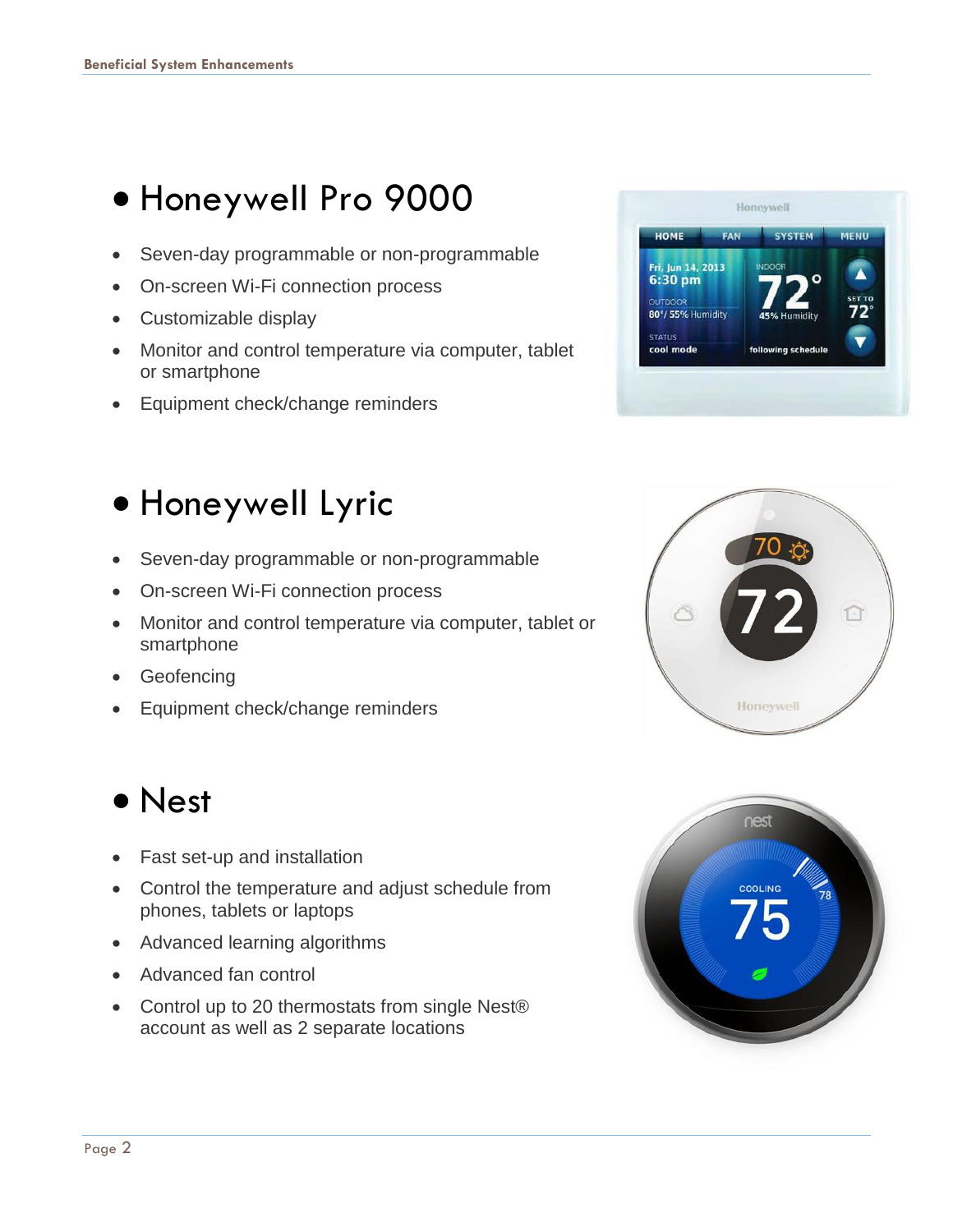## *AIR PURIFICATION*

#### • Trion Air Bear

- Air Bear® filters capture and hold pollutants inside the filter
- Mechanical MERV 8 filter maintains efficiency
- High performance MERV 11 and MERV 13 filters
- Available in a wide variety of sizes.
- Suitable for use with all types of forced-air HVAC configurations.
- Rugged cabinet construction for long life.

#### • Lennox PureAir

- Removes 99.9% of all particles like pollen, dust and pet dander
- Removes over 90% of viruses such as MERSA, flu and cold
- Removes and destroys approximately 50% of household odors
- Reduces ozone
- Energy Smart UV bulb

### • Micro-Pure Air Purifier

- Eliminates pollutants in the air and on surfaces
- Eliminates bacteria, mold, viruses, mildew, smoke, odors and more
- Ionic air scrubbers destroy indoor contaminants
- NASA developed technology for use in international space station





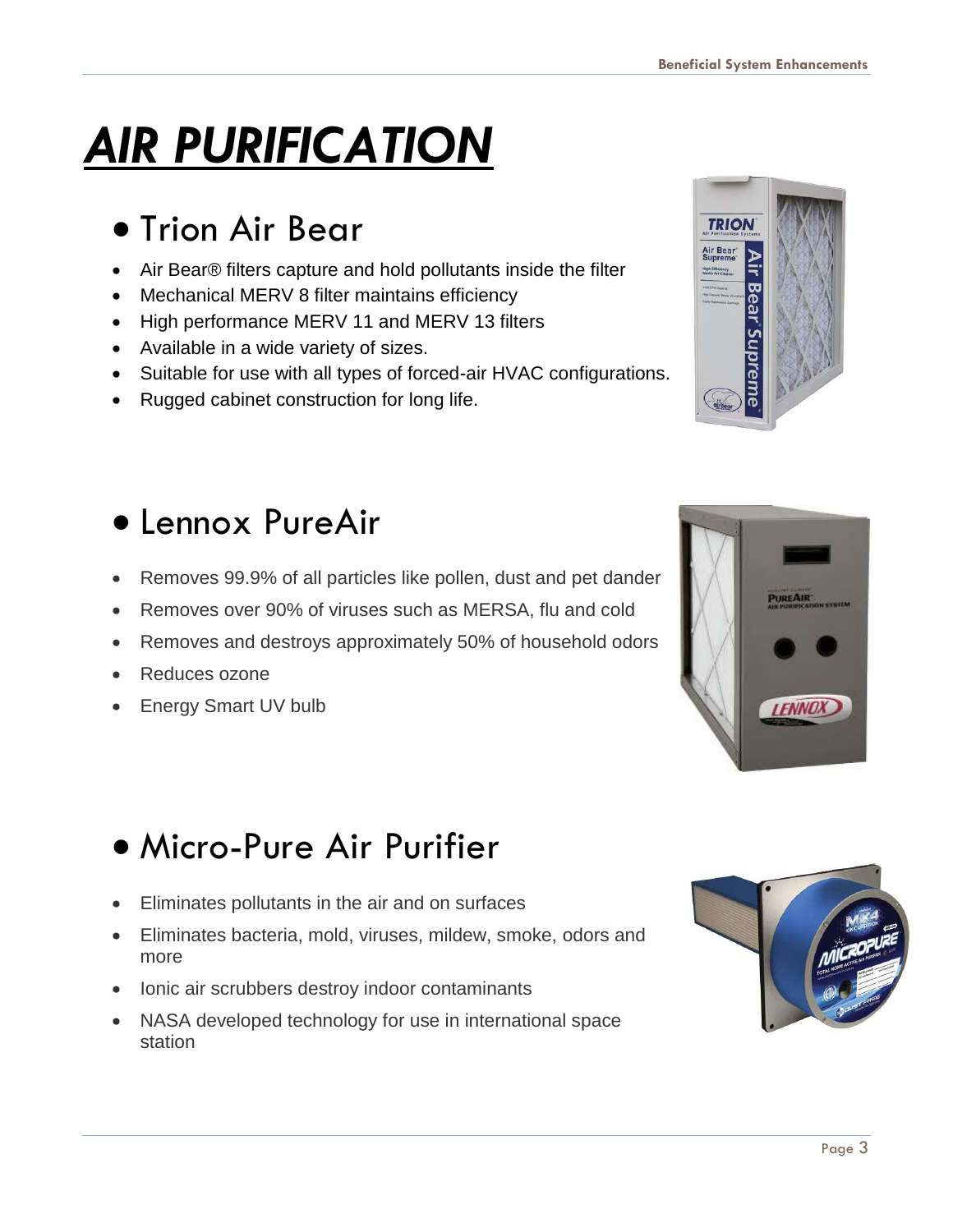## *HUMIDIFIERS*

### • Honeywell HE-200

- 17 Gallons per day
- **Basic bypass humidifier**
- Operational noise reduction



- 18 Gallons per day
- Easy installation/ Direct fan
- Operational noise reduction
- Runs water and fan only when humidity is needed

### • Honeywell HM-750

- On-demand steam humidification
- Easy/ fast install
- Works with a variety of Honeywell thermostats
- 5 year complete warranty
- DIY cylinder replacement
- Up to 22 gallons per day





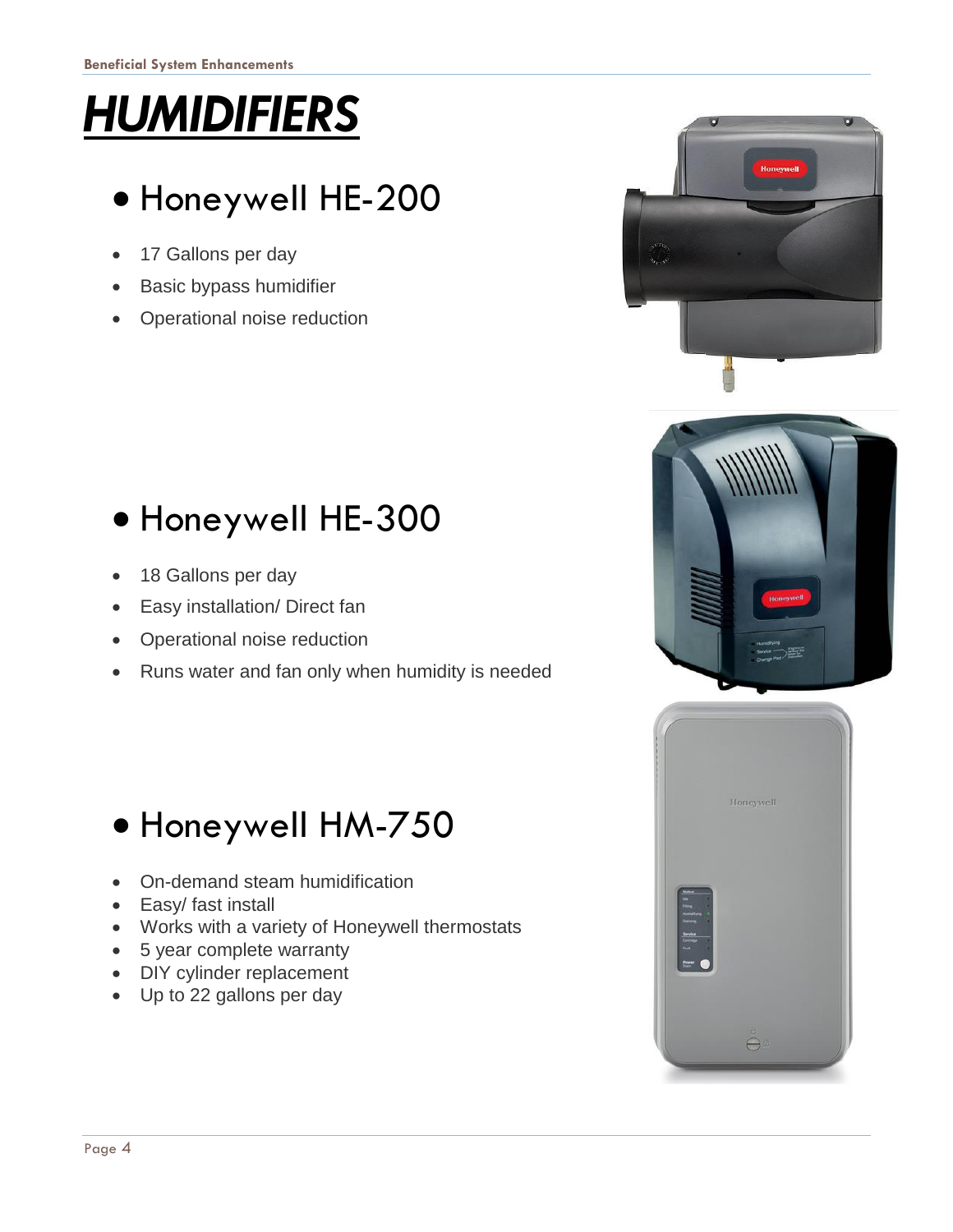## *FANS*

## • Natural Light Solar Attic Fan

- Roof mount, curb mount or gable mount
- Extends life of roof
- Reduces the load on your HVAC system
- Reduces energy costs of home
- Reduces moisture build-up in attic
- 25 year product warranty

### • Quiet Cool

- Roof mount, curb mount or gable mount
- Extends life of roof
- Reduces the load on your HVAC system
- Reduces energy costs of home
- Reduces moisture build-up in attic
- 25 year product warranty

## *SKYLIGHTS*

### • Natural Light Tubular Skylight

- Energy Star qualified
- 25 year product warranty
- Hurricane tested and approved
- Available for all roof types and slopes
- Accessories available such as lights and dimmers





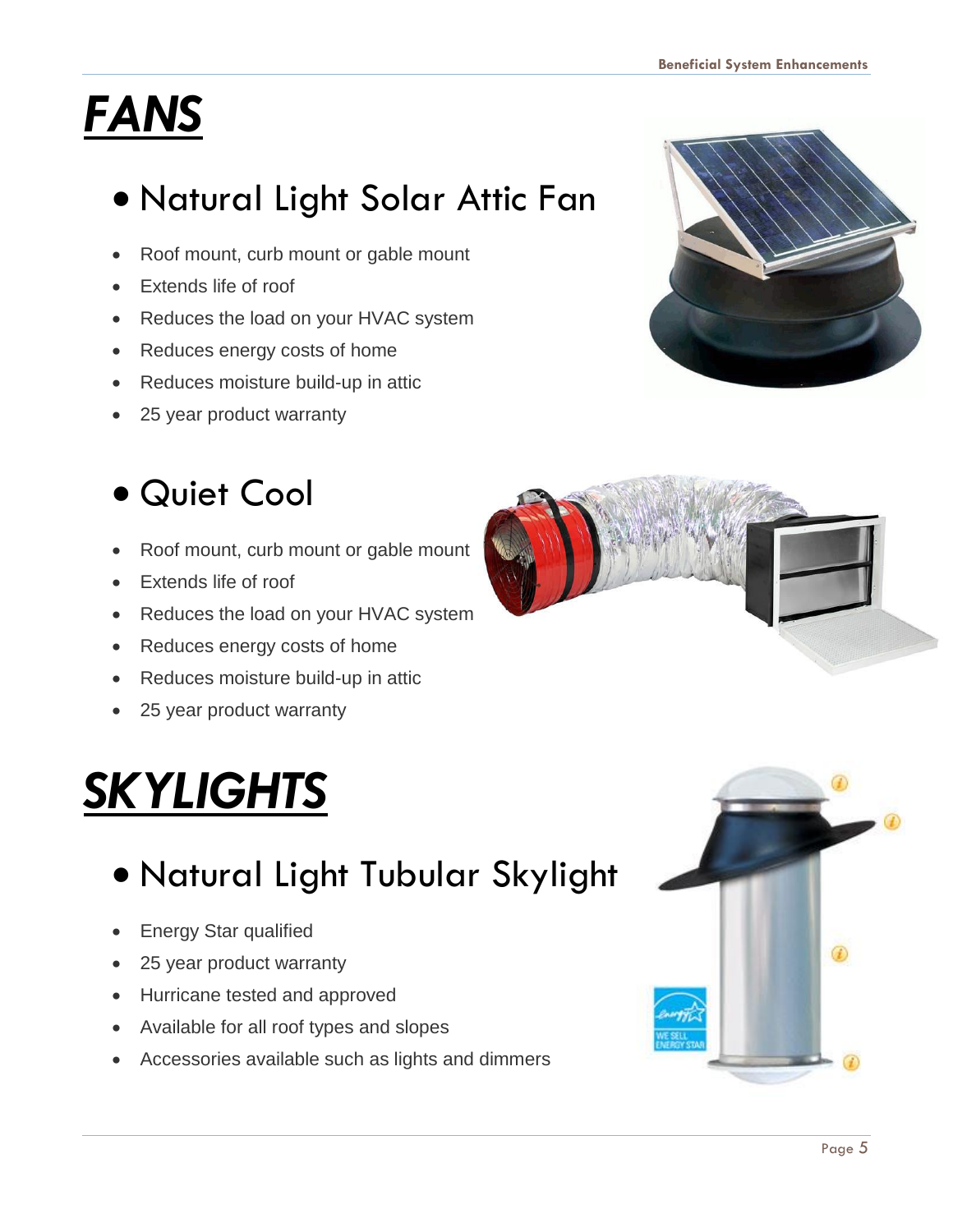## *ACCESSORIES*

## • Locking Refrigerant Caps

- Access valve protection
- Prevent leakage at caps
- Prevent refrigerant theft



## • 5-2-1 Compressor Saver

- Reduces the amount of power needed at startup of A/C
- Decrease energy bills
- Prolong the life of A/C compressor
- Protect vital internal components



#### • Surge Protector

- Protects equipment from damaging electrical surges
- Protects equipment from lightning strikes
- Saves homeowners from costly repairs

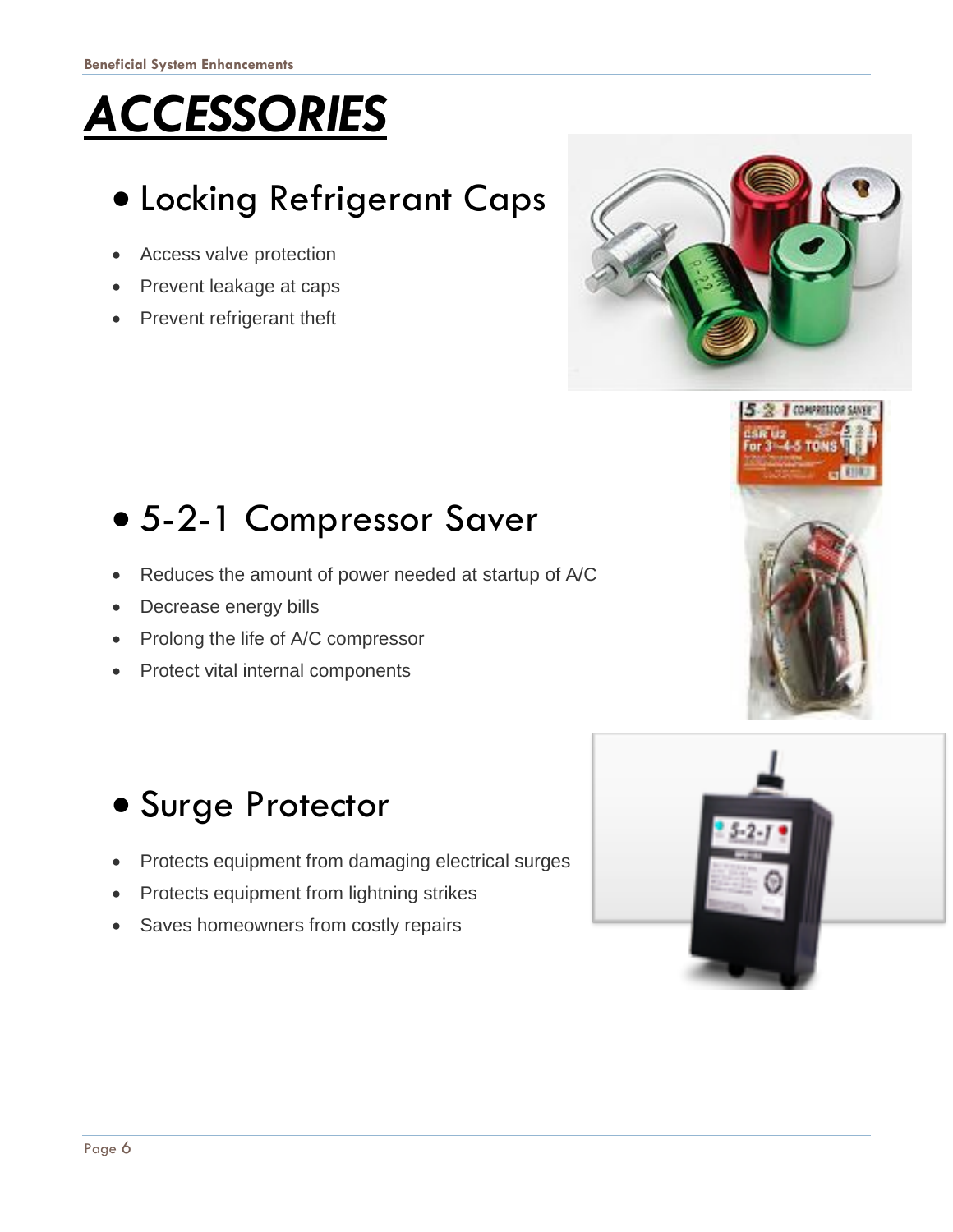### • Sealed Contactors

- Cooler operation and prolonged life
- **Better connections**
- Double break contacts

## • Condensate Safety Switch

- Shuts system down if water is detected
- Prevents water damage due to condensate overflow
- Saves homeowners from costly repairs





## • Vibration/ Isolation Package

- Contains isolation pads and compressor blanket
- Lessens vibrations related to aging A/C condensers
- Lessens noise related to aging A/C condensers